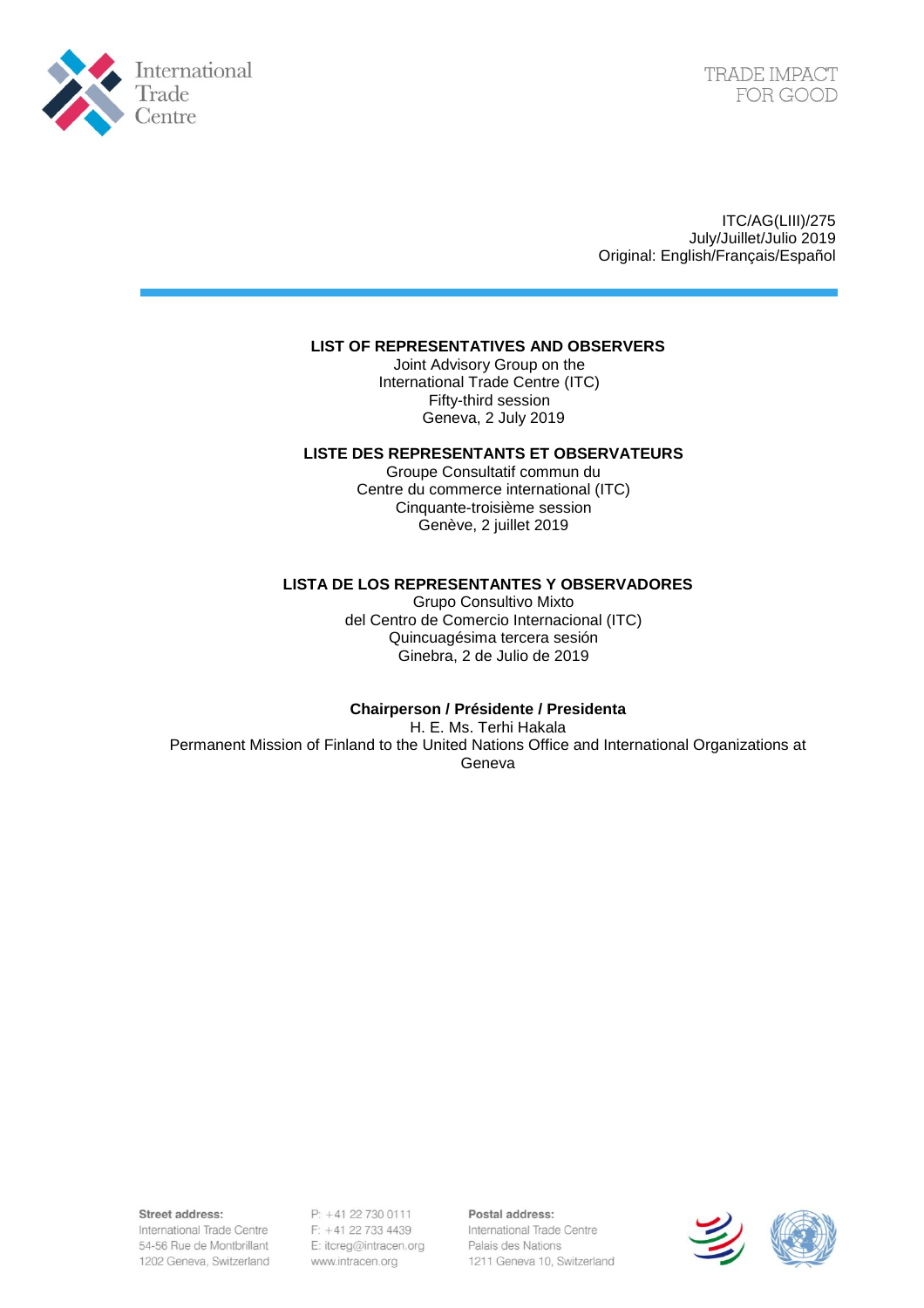| <b>AFGHANISTAN</b> | H.E. Mr. Mohammad Qurban Haqjo<br>Permanent Representative to the WTO<br>Permanent Mission of the Islamic Republic of<br>Afghanistan to the World Trade Organization                  |
|--------------------|---------------------------------------------------------------------------------------------------------------------------------------------------------------------------------------|
| <b>ALGERIA</b>     | Mr. Said Meziane<br>Counsellor<br>Permanent Mission of the People's Democratic Republic of Algeria to<br>the United Nations Office and other International Organizations at<br>Geneva |
| <b>ARGENTINA</b>   | Mr. Matías Leonardo Ninkov<br><b>First Secretary</b><br>Permanent Mission of Argentina to the United Nations                                                                          |
| <b>AZERBAIJAN</b>  | Ms. Kamala Huseynli Abishova<br><b>Third Secretary</b><br>Permanent Mission of Azerbaijan to the United Nations Office and<br>other International Organizations at Geneva             |
| <b>BARBADOS</b>    | H.E. Mr. Chad Blackman<br>Ambassador, Permanent Representative to the WTO<br>Permanent Mission of Barbados to the United Nations Office at<br>Geneva                                  |
|                    | Ms. Shani Griffith-Jack<br><b>First Secretary</b><br>Permanent Mission of Barbados to the United Nations<br>Office at Geneva                                                          |
| <b>BELARUS</b>     | Mr. Dmitri Fomchenko<br>Deputy Permanent Representative<br>Permanent Mission of the Republic of Belarus to the<br>United Nations Office at Geneva                                     |
|                    | Mr. Andrei Rutkevich<br><b>Third Secretary</b><br>Permanent Mission of the Republic of Belarus to the<br>United Nations Office at Geneva                                              |
| <b>BELGIUM</b>     | Mr. Stefaan Thijs<br>Head of the Economic Section<br>Permanent Mission of Belgium to the Office of the United Nations and<br>the other International Organizations in Geneva          |
| <b>BENIN</b>       | H.E. Mr. Eloi Laourou<br>Ambassador<br>Permanent Mission of the Republic of Benin to the United Nations<br>Office at Geneva                                                           |
|                    | Mr. Eustache Pomalegni<br><b>Commercial Administrator</b><br>Permanent Mission of the Republic of Benin to the United Nations<br>Office at Geneva                                     |
| <b>BHUTAN</b>      | Mr. Sangay Phuntsho<br>Trade Attaché<br>Permanent Mission of the Kingdom of Bhutan to the United Nations<br>Office at Geneva                                                          |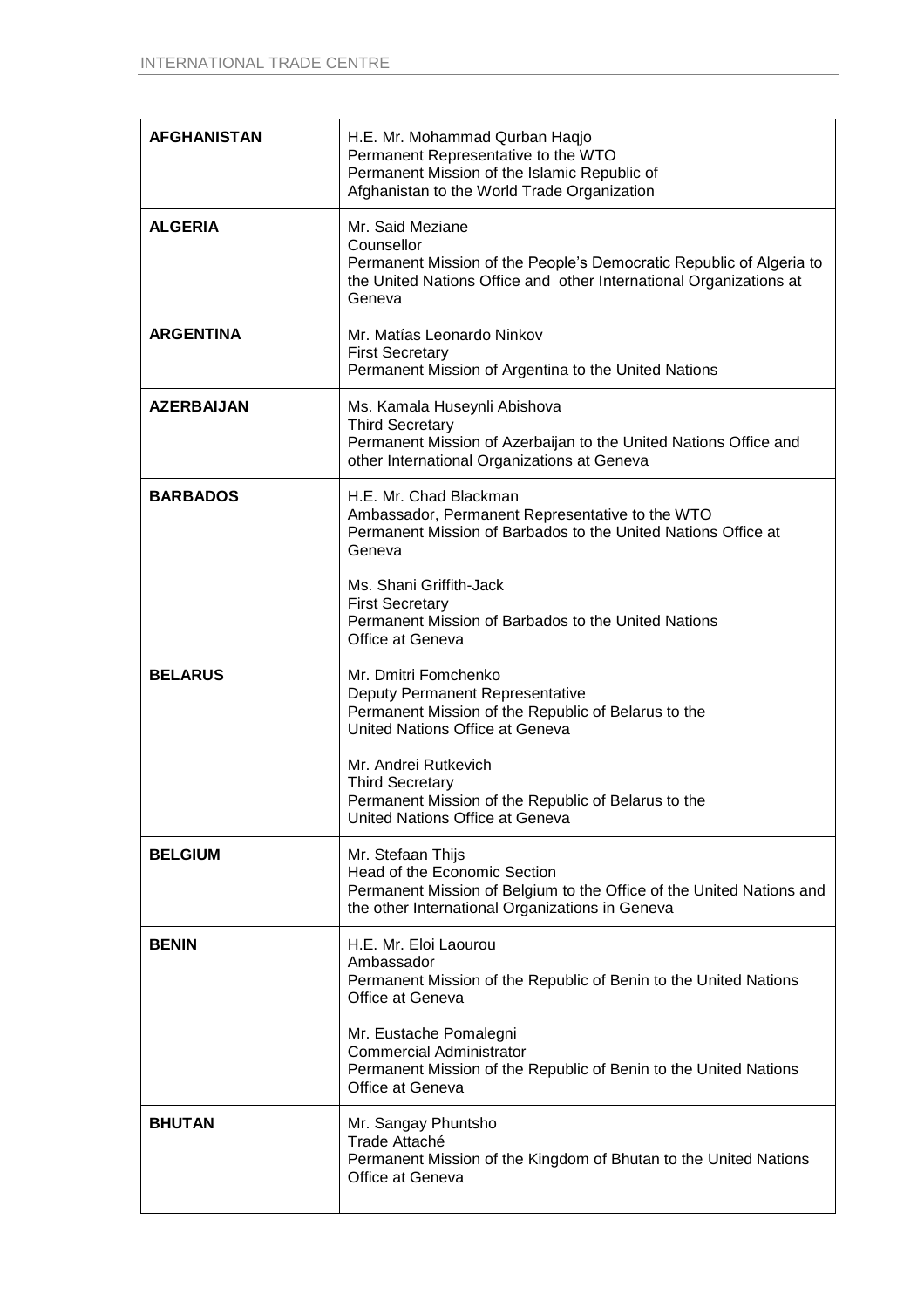| <b>BRAZIL</b>       | Mr. Joao Leite<br>Second Secretary<br>Permanent Mission of Brazil to the WTO and other Economic<br>Organizations in Geneva                                               |
|---------------------|--------------------------------------------------------------------------------------------------------------------------------------------------------------------------|
|                     | Mr. Marcelo Gomes<br>Trainee<br>Permanent Mission of Brazil to the WTO and other Economic<br>Organizations in Geneva                                                     |
| <b>BURKINA FASO</b> | Mr. Boureima Naba<br>Economic Adviser<br>Permanent Mission of Burkina Faso to the United Nations Office and<br>other international organizations in Geneva               |
| <b>CAMBODIA</b>     | H.E. Mr. Pan Sorasak<br>Minister of Commerce<br>Ministry of Commerce, Kingdom of Cambodia<br>H.E. Mr. Bunthon Thay                                                       |
|                     | Ambassador, Permanent Representative to the WTO<br>Permanent Mission of the Kingdom of Cambodia to the World Trade<br>Organization and other International Organizations |
|                     | H.E. Ms. Tekreth Kamrang<br>Secretary of State<br>Ministry of Commerce, Kingdom of Cambodia                                                                              |
|                     | H.E. Mr. Sopheak Sok<br>Secretary of State<br>Ministry of Commerce, Kingdom of Cambodia                                                                                  |
|                     | H.E. Mr. Bora Samheng<br><b>Under Secretary of State</b><br>Ministry of Commerce, Kingdom of Cambodia                                                                    |
|                     | H.E. Mr. Lorkpiseth Lim<br>Advisor<br>Ministry of Commerce, Kingdom of Cambodia                                                                                          |
|                     | H.E. Mr. Saravut Rath<br><b>Director General</b><br><b>General Department of International Trade</b>                                                                     |
|                     | Mr. Sopheap Din<br>Assistant to Minister of Commerce<br>Ministry of Commerce, Kingdom of Cambodia                                                                        |
|                     | Mr. Laichea Chea<br>Counselor<br>Permanent Mission of the Kingdom of Cambodia to the World Trade<br>Organization and other International Organizations                   |
| <b>CANADA</b>       | Ms. Julie Emond<br><b>First Secretary</b><br>Permanent Mission of Canada to the WTO                                                                                      |
| <b>CHILE</b>        | H.E. Mr. Eduardo Gálvez Carvallo<br>Ambassador<br>Permanent Mission of Chile to the WTO                                                                                  |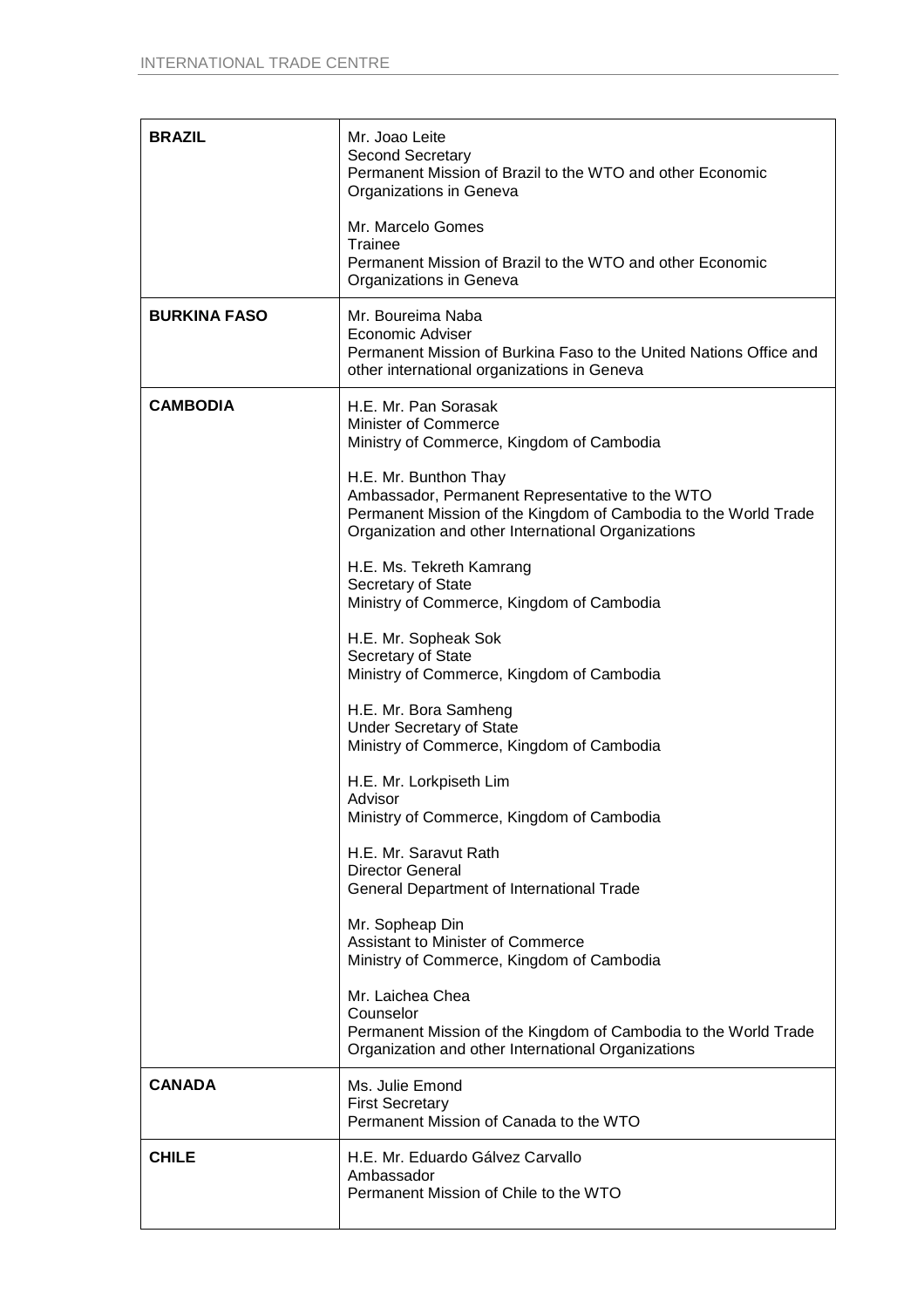|                      | Mr. Iván Favereau Urquiza<br>Counsellor<br>Permanent Mission of Chile to the WTO                                                                                                                            |
|----------------------|-------------------------------------------------------------------------------------------------------------------------------------------------------------------------------------------------------------|
| <b>CHINA</b>         | H.E. Mr. Xiangchen Zhang<br>Ambassador, Permanent Representative to the WTO<br>Permanent Mission of China to the World Trade Organization                                                                   |
|                      | Ms. Wenliang Yao<br>Deputy Permanent Representative - Minister Counsellor<br>Permanent Mission of China to the United Nations Office and other<br>International Organizations at Geneva                     |
| <b>CONGO</b>         | Mr. Fred Morgan Iloki Oyouka<br><b>Economic and Commercial Counsellor</b><br>Permanent Mission of the Republic of the Congo to the United<br>Nations Office and other International Organizations at Geneva |
| <b>COSTA RICA</b>    | Mr. Jaime Coghi Arias<br>Deputy Permanent Representative to the WTO, Chargé d'Affaires<br>Permanent Mission of Costa Rica to the World Trade Organization                                                   |
|                      | Ms. Ana Laura Lizano<br>Counsellor<br>Permanent Mission of Costa Rica to the World Trade Organization                                                                                                       |
| <b>COTE D'IVOIRE</b> | Mr. Mobio Marc Loba<br><b>Commercial Counsellor</b><br>Permanent Mission of the Republic of Côte d'Ivoire to the United<br>Nations Office and other International Organizations at Geneva                   |
| <b>DENMARK</b>       | H.E. Mr. Morten Jespersen<br>Ambassador, Permanent Representative to the WTO<br>Permanent Mission of Denmark to the United Nations Office and<br>other International Organizations at Geneva                |
|                      | Mr. Henrik Vistisen<br><b>Chief Advisor</b><br>Danish Ministry of Foreign Affairs                                                                                                                           |
|                      | Mr. Carl Christian Hasselbalch<br><b>Minister Counsellor</b><br>Permanent Mission of Denmark to the United Nations Office and<br>other International Organizations at Geneva                                |
|                      | Ms. Caroline Bertram<br>Trade and Development Intern<br>Permanent Mission of Denmark to the United Nations Office and<br>other International Organizations at Geneva                                        |
| <b>ECUADOR</b>       | Ms. Nusta Maldonado<br><b>Second Secretary</b><br>Permanent Mission of the Republic of Ecuador to the WTO                                                                                                   |
| <b>EGYPT</b>         | H.E. Mr. Alaa Zakaria Youssef<br>Ambassador<br>Permanent Mission of Egypt to the United Nations Office and other<br>International Organizations in Geneva                                                   |
|                      | Ms. Ibtissam Hassan<br>Minister Plenipotentiary                                                                                                                                                             |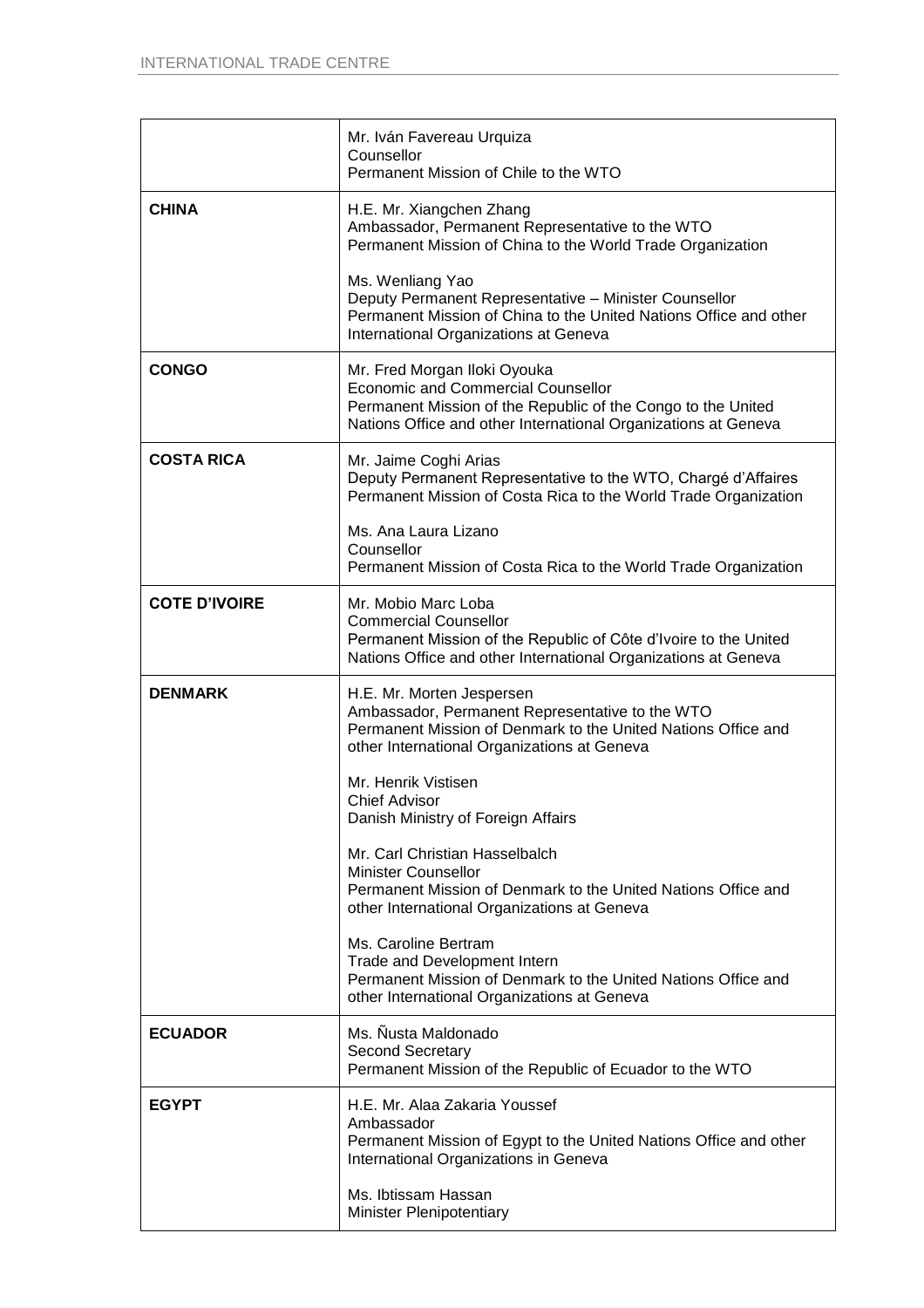|                 | Permanent Mission of Egypt to the United Nations Office and other<br>International Organizations in Geneva                                                                                                                                          |  |
|-----------------|-----------------------------------------------------------------------------------------------------------------------------------------------------------------------------------------------------------------------------------------------------|--|
| <b>ETHIOPIA</b> | H.E. Mr. Zenebe Kebede Korcho<br>Ambassador Extraordinary and Plenipotentiary<br>Permanent Mission of the Federal Democratic Republic of Ethiopia to<br>the United Nations Office at Geneva and other International<br>Organizations in Switzerland |  |
|                 | Mr Geremew Ayalew Haile<br><b>Minister Counsellor</b><br>Permanent Mission of the Federal Democratic Republic of Ethiopia to<br>the United Nations Office at Geneva and other International<br>Organizations in Switzerland                         |  |
| <b>FINLAND</b>  | H.E. Ms. Terhi Katriina Hakala<br>Ambassador, Permanent Representative to the WTO<br>Permanent Mission of Finland to the United Nations Office and<br>International Organizations at Geneva                                                         |  |
|                 | Ms. Laila Clyne<br><b>Second Secretary</b><br>Permanent Mission of Finland to the United Nations Office and<br>International Organizations at Geneva                                                                                                |  |
| <b>GERMANY</b>  | Ms. Daniella Zehetner Capell<br>Head of the Trade Division<br>Federal Ministry for Economic Cooperation and Development (BMZ)                                                                                                                       |  |
|                 | Mr. Roland Guttack<br>Senior Policy Officer and Deputy Head of the Trade Division<br>Federal Ministry for Economic Cooperation and Development (BMZ)                                                                                                |  |
|                 | Mr. Tammo Strumpler<br>Senior Policy Officer<br>Federal Ministry for Economic Cooperation and Development (BMZ)                                                                                                                                     |  |
|                 | Ms. Judith Soentgen<br>Counsellor (Economic Cooperation and<br>Development)<br>Permanent Mission of the Federal Republic of Germany to the United<br>Nations Office and other International Organizations at Geneva                                 |  |
| <b>GHANA</b>    | H.E. Mr. Ramses Joseph Cleland<br>Ambassador, Permanent Representative to the WTO<br>Permanent Mission of the Republic of Ghana to the United Nations<br>Office and Specialized Agencies at Geneva                                                  |  |
|                 | Mr. Kobena Ebo Quaison<br><b>Minister Counsellor</b><br>Permanent Mission of the Republic of Ghana to the United Nations<br>Office and Specialized Agencies at Geneva                                                                               |  |
| <b>GUINEA</b>   | H.E. Mr. Boubacar Barry<br><b>Minister of Commerce</b><br>Ministry of Commerce of the Republic of Guinea                                                                                                                                            |  |
|                 | H.E. Mr. Aly Diané<br>Ambassador, Permanent Representative                                                                                                                                                                                          |  |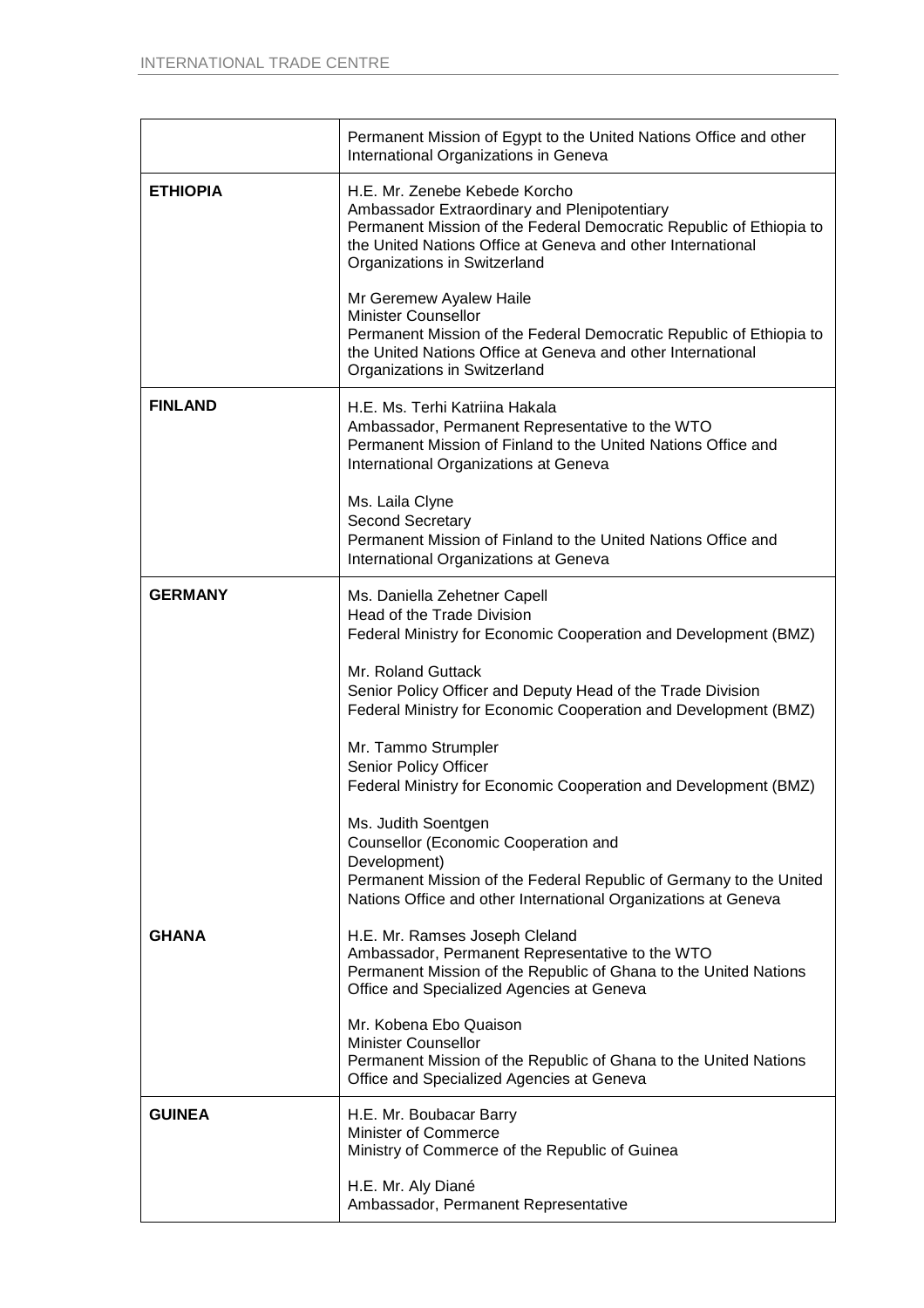|                  | Permanent Mission of the Republic of Guinea to the United Nations<br>Office and other International Organizations at Geneva                                                                                                                                            |
|------------------|------------------------------------------------------------------------------------------------------------------------------------------------------------------------------------------------------------------------------------------------------------------------|
|                  | Mr. Ousmane Bah<br>National Director of Domestic Trade and Competition (DNCIC)<br>Ministry of Commerce of the Republic of Guinea                                                                                                                                       |
|                  | Mr. Ansoumane Berete<br>National Coordinator of the Integrated Framework<br>Ministry of Commerce of the Republic of Guinea                                                                                                                                             |
|                  | Ms. Djènè Sougoule<br>Deputy National Coordinator of the Integrated Framework<br>Ministry of Commerce of the Republic of Guinea                                                                                                                                        |
|                  | Mr. Mamadou Conde<br>Advisor, Project Manager PRODEFIMA - Export Promotion Agency of<br>Guinea (AGUIPEX)                                                                                                                                                               |
|                  | Mr. Bocar Guisse<br>Assistant of the Minister                                                                                                                                                                                                                          |
| <b>GUYANA</b>    | Ms. Bibi Shaliza Ally<br><b>Minister Counsellor</b><br>Permanent Mission of the Republic of Guyana to the United Nations<br>Office and other International Organizations in Geneva                                                                                     |
| <b>HUNGARY</b>   | Ms Zsofia Tvarusko<br>Deputy Permanent Representative to the WTO<br>Permanent Mission of Hungary to the World Trade Organization                                                                                                                                       |
|                  | Mr. Tamàs Vattai<br><b>First Secretary</b><br>Permanent Mission of Hungary to the World Trade Organization                                                                                                                                                             |
| <b>INDIA</b>     | H.E. Mr. Rajiv Kumar Chander<br>Ambassador Extraordinary and Plenipotentiary<br>Permanent Mission of India to the United Nations Office at Geneva<br>and other International Organizations in Switzerland                                                              |
|                  | H.E. Mr. Puneet Agrawal<br>Ambassador & Deputy Permanent Representative<br>Permanent Mission of India to the United Nations Office at Geneva<br>and other International Organizations in Switzerland                                                                   |
|                  | Mr. Animesh Choudhury<br><b>First Secretary</b><br>Permanent Mission of India to the United Nations Office and other<br>International Organizations at Geneva                                                                                                          |
| <b>INDONESIA</b> | H.E. Mr. Syamsul Bahri Siregar<br>Ambassador, Deputy Permanent Representative in charge of WTO<br>issues<br>Permanent Mission of the Republic of Indonesia to the United<br>Nations, World Trade Organization (WTO) and Other International<br>Organizations in Geneva |
| <b>IRELAND</b>   | H.E. Mr. Michael Gaffey<br>Ambassador, Permanent Representative to the WTO                                                                                                                                                                                             |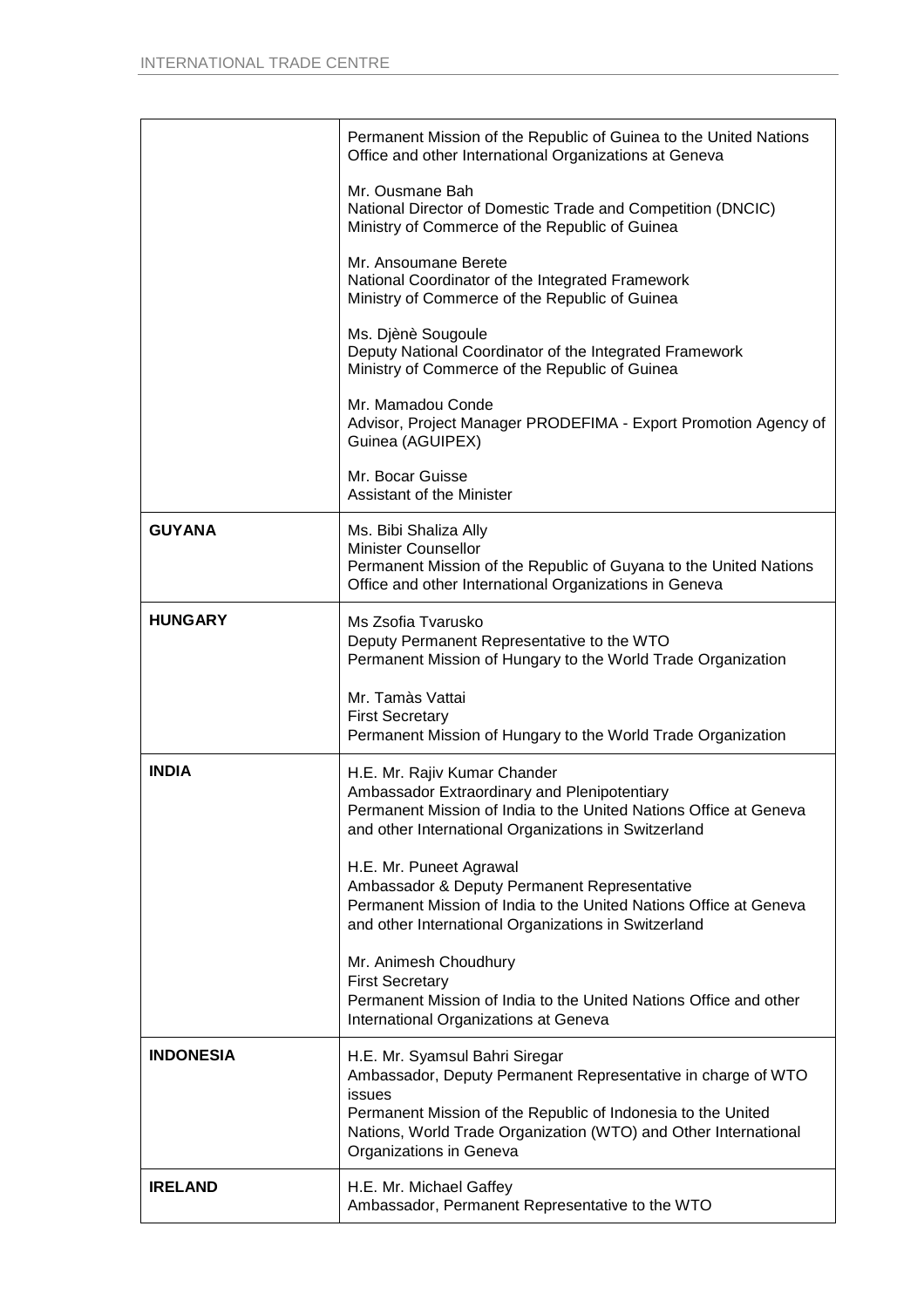|                          | Permanent Mission of Ireland to the United Nations Office and<br>Specialized Agencies at Geneva                                                                                         |
|--------------------------|-----------------------------------------------------------------------------------------------------------------------------------------------------------------------------------------|
|                          | Ms. Mary Barrett<br>Assistant Principal, Multilateral Unit<br>Irish Aid                                                                                                                 |
| <b>ITALY</b>             | Mr. Nico Frandi<br>Alternate Permanent Representative to the WTO<br>Permanent Mission of Italy to the United Nations Office and other<br>International Organisations at Geneva          |
| <b>JAMAICA</b>           | H.E. Ms. Cherryl Spencer<br>Ambassador<br>Permanent Mission of Jamaica to the United Nations Office and<br>Specialized Agencies at Geneva                                               |
|                          | Mr. Sheldon Barnes<br><b>First Secretary</b><br>Permanent Mission of Jamaica to the United Nations Office and<br>Specialized Agencies at Geneva                                         |
| <b>JAPAN</b>             | H.E. Mr. Junichi Ihara<br>Ambassador, Permanent Representative to the WTO<br>Permanent Mission of Japan to the United Nations Office and other<br>International Organizations at Geneva |
|                          | Ms. Hikaru Ouchi<br><b>Second Secretary</b><br>Permanent Mission of Japan to the United Nations Office and other<br>International Organizations at Geneva                               |
| <b>JORDAN</b>            | Mr. Ahmad Hammad<br><b>Economic Counsellor</b><br>Permanent Mission of the Hashemite Kingdom of Jordan to the United<br>Nations Office at Geneva                                        |
| <b>REPUBLIC OF KOREA</b> | Mr. Seo-jin YANG<br><b>First Secretary</b><br>Permanent Mission of the Republic of Korea to the United Nations<br>Office and other International Organizations in Geneva                |
| <b>KUWAIT</b>            | Mr. Abdul Aziz Taqi<br>Commercial Attaché<br>Permanent Mission of the State of Kuwait to the United Nations Office<br>at Geneva                                                         |
| <b>MADAGASCAR</b>        | M. Hajarizaka Raminomanana<br>Attaché<br>Permanent Mission of the Republic of Madagascar to the United<br>Nations Office and other International Organizations at Geneva                |
| <b>MALAYSIA</b>          | Mr. Fadzilah Abu Hasan<br><b>Minister Counsellor</b><br>Permanent Mission of Malaysia to the World Trade Organization                                                                   |
| <b>MAURITIUS</b>         | Mr. Rajkumar Sookun<br>Minister-Counsellor<br>Permanent Mission of the Republic of Mauritius to the United Nations<br>Office at Geneva                                                  |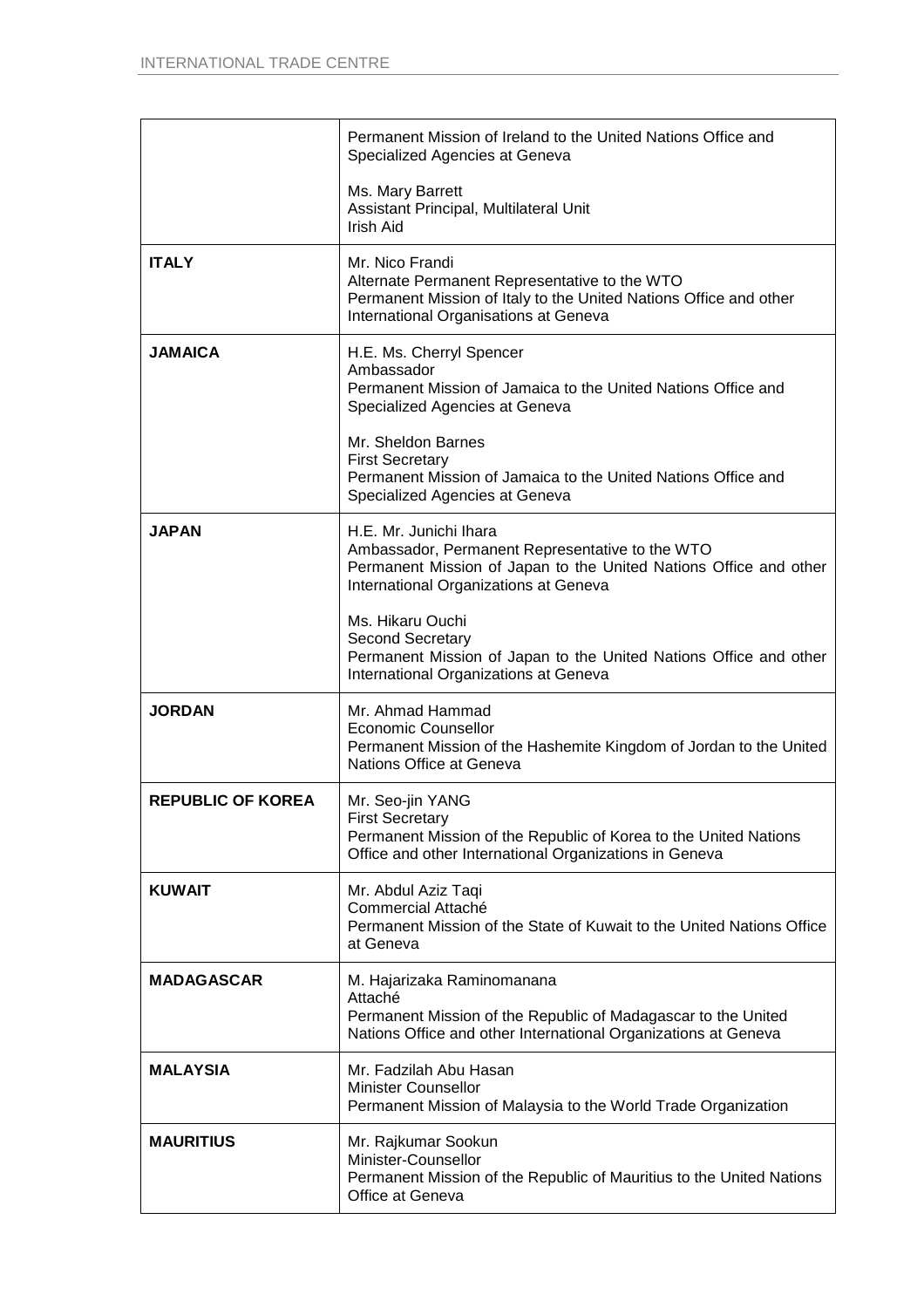| <b>MONGOLIA</b>          | H.E. Mr. Lundeg Purevsuren<br>Ambassador, Permanent Representative to the WTO<br>Permanent Mission of Mongolia to the United Nations Office and<br>other International Organizations at Geneva                                             |
|--------------------------|--------------------------------------------------------------------------------------------------------------------------------------------------------------------------------------------------------------------------------------------|
|                          | Ms. Oyun Angar<br><b>First Secretary</b><br>Permanent Mission of Mongolia to the United Nations Office and<br>other International Organizations at Geneva                                                                                  |
| <b>MONTENEGRO</b>        | H.E. Mr. Milorad Scepanovic<br>Ambassador, Permanent Representative to the WTO<br>Permanent Mission of Montenegro to the United Nations Office and<br>other International Organizations at Geneva                                          |
|                          | Mr. Goran Šcepanovic<br><b>Minister Counsellor</b><br>Permanent Mission of Montenegro to the United Nations Office and<br>other International Organizations at Geneva                                                                      |
| <b>MOROCCO</b>           | H.E. Mr. Omar Zniber<br>Ambassador - Permanent Representative<br>Permanent Mission of the Kingdom of Morocco to the United Nations<br>Office and other international organizations in Geneva                                               |
|                          | Mr. Abderrahim Ait Slimane<br><b>Minister Counsellor</b><br>Permanent Mission of the Kingdom of Morocco to the United Nations<br>Office and other international organizations in Geneva                                                    |
| <b>MOZAMBIQUE</b>        | Ms. Olga Munguambe<br><b>Commercial Counsellor</b><br>Permanent Mission of the Republic of Mozambique to the United<br>Nations Office at Geneva                                                                                            |
| <b>MYANMAR</b>           | H.E. Mr. U Aung Htoo<br>Deputy Minister of Commerce<br>Ministry of Commerce, Republic of the Union of Myanmar                                                                                                                              |
|                          | H.E. Mr. Aung Myo Myint<br>Ambassador, Deputy Permanent Representative<br>Permanent Mission of the Republic of the Union of Myanmar to the<br>United Nations Office and other International Organizations at<br>Geneva                     |
|                          | Mr. Zarni Myint Swe<br><b>Assistant Director</b><br>Ministry of Commerce, Republic of the Union of Myanmar                                                                                                                                 |
| <b>NEPAL</b>             | H.E. Mani Prasad Bhattarai<br>Ambassador, Permanent Representative<br>Permanent Mission of the Federal Democratic Republic of Nepal to<br>the United Nations Office and other International Organizations at<br>Geneva                     |
| <b>NETHERLANDS (the)</b> | Mr. Marcel Vernooij<br>Minister Plenipotentiary, Deputy Permanent Representative<br>Permanent Mission of the Kingdom of the Netherlands to the United<br>Nations Office and other International Organizations at Geneva<br>Ms Anne Buningh |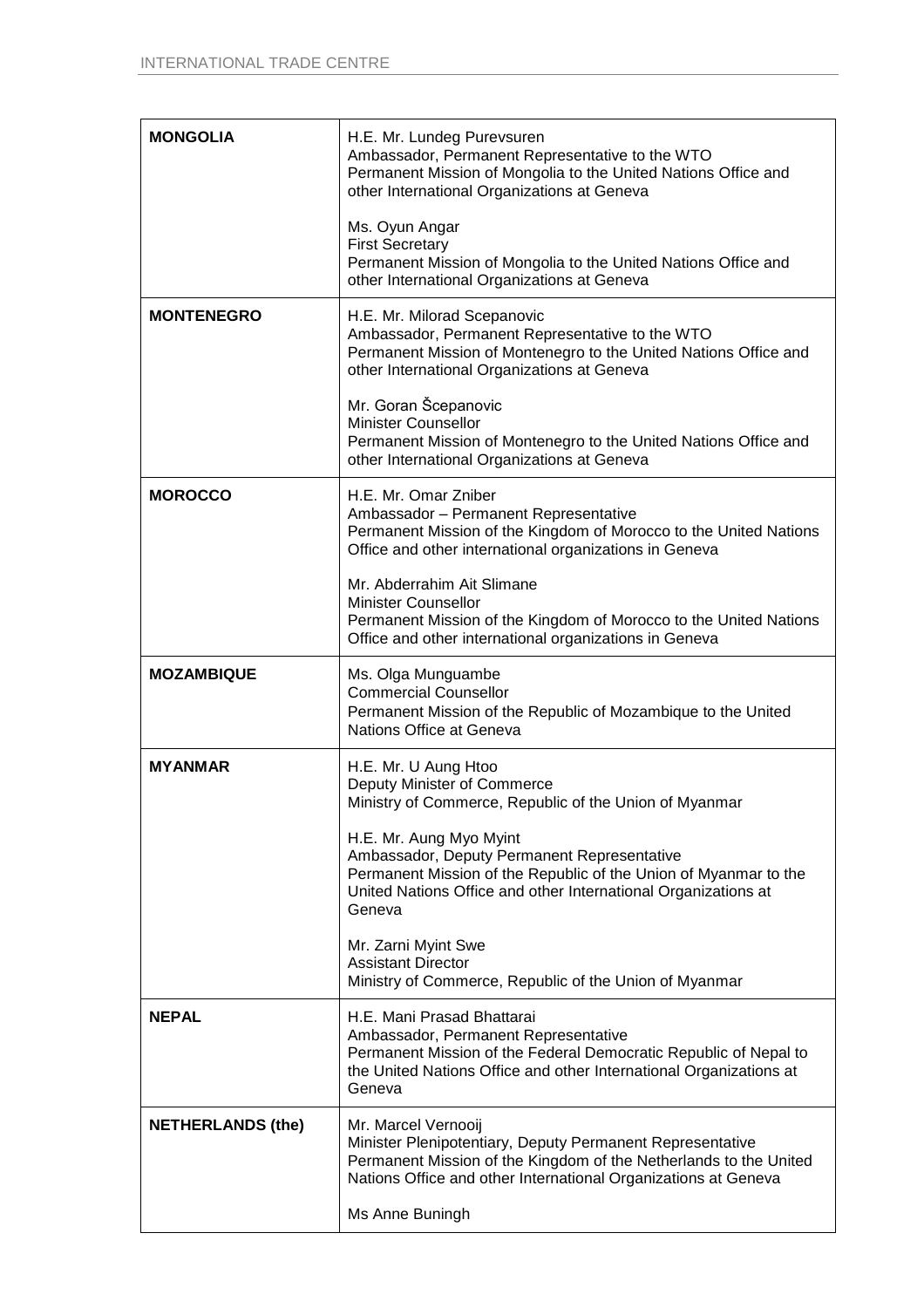|                           | <b>Assistant Economic Affairs</b><br>Permanent Mission of the Kingdom of the Netherlands to the United<br>Nations Office and other International Organizations at Geneva        |
|---------------------------|---------------------------------------------------------------------------------------------------------------------------------------------------------------------------------|
| <b>NIGER</b>              | Mr. Zachari Chaibou Harouna<br>Attaché commercial<br>Permanent Mission of the Republic of Niger to the United Nations<br>Office and other international organizations in Geneva |
| <b>NORWAY</b>             | H.E. Mr. Dagfinn Sørli<br>Ambassador, Permanent Representative to the WTO<br>Permanent Mission of Norway to the WTO                                                             |
|                           | Ms. Torun Dramdal<br>Senior Adviser<br>Ministry of Foreign Affairs<br>Government of Norway                                                                                      |
| <b>PAKISTAN</b>           | Dr. Muhammad Irfan<br>Counsellor<br>Permanent Mission of the Islamic Republic of Pakistan to the World<br><b>Trade Organization</b>                                             |
|                           | Mr. Syed Atif Raza<br><b>First Secretary</b><br>Permanent Mission of the Islamic Republic of Pakistan to the World<br><b>Trade Organization</b>                                 |
| <b>STATE OF PALESTINE</b> | H.E. Mr. Ibrahim Khraishi<br>Ambassador<br>Permanent Observer Mission of the State of Palestine to the United<br>Nations in Geneva                                              |
|                           | Mr. Ryad Aouadja-Awaja<br><b>First Secretary</b><br>Permanent Observer Mission of the State of Palestine to the United<br>Nations in Geneva                                     |
| <b>PHILIPPINES (the)</b>  | H.E. Mr. Manuel A.J. Teehankee<br>Ambassador - Permanent Representative to the WTO<br>Permanent Mission of the Philippines to the WTO                                           |
|                           | Ms Maria Emmanuelle Burgos<br>Commercial Attaché<br>Permanent Mission of the Philippines to the WTO                                                                             |
| QATAR                     | Mr. Hamad Salem Mejegheer<br><b>Executive Director</b><br>Qatar Development Bank                                                                                                |
|                           | Mr. Ali Sultan Al Kuwari<br>Head of international Co-operation<br>Qatar Development Bank                                                                                        |
| <b>RUSSIAN FEDERATION</b> | M. Igor Korelskiy<br>Counsellor<br>Permanent Mission of the Russian Federation                                                                                                  |
| <b>SAINT LUCIA</b>        | Mr. Ricky JN Baptiste<br><b>Technical Attaché</b>                                                                                                                               |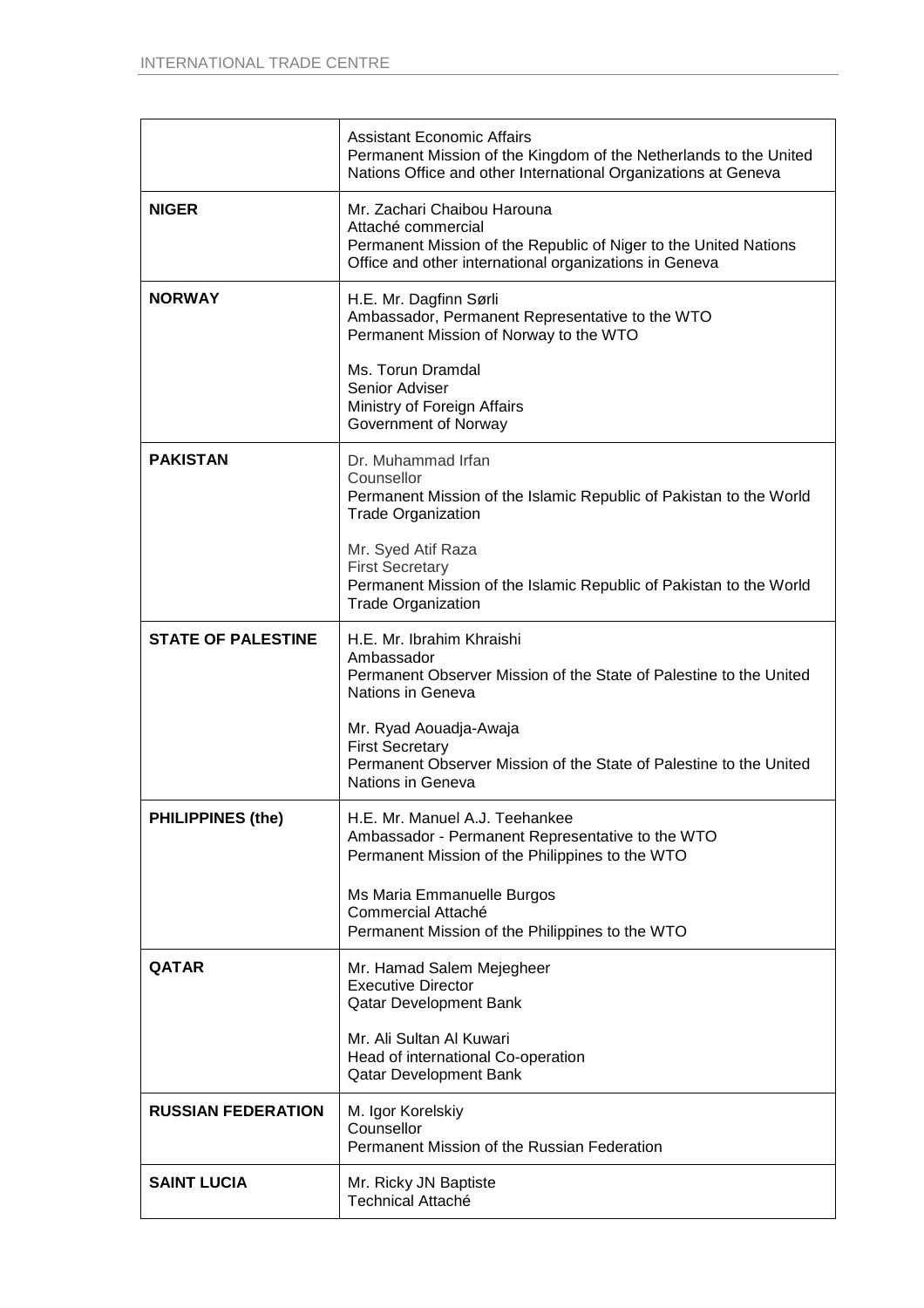|                                                   | Permanent Representation of Saint Lucia to the World Trade<br>Organization                                                                                                                                                      |
|---------------------------------------------------|---------------------------------------------------------------------------------------------------------------------------------------------------------------------------------------------------------------------------------|
| <b>SAINT VINCENT AND</b><br><b>THE GRENADINES</b> |                                                                                                                                                                                                                                 |
| <b>EL SALVADOR</b>                                | Ms. Katia María Carballo Ayala<br><b>Minister Counsellor</b><br>Permanent Mission of the Republic of El Savador to the United<br>Nations Office and other international organizations in Geneva.                                |
| <b>SAUDI ARABIA</b>                               | Mr. Nasser Al-Muqbil<br>Deputy Saudi Commercial Attaché<br>Office of the Saudi Commercial Attaché in Geneva                                                                                                                     |
|                                                   | Ms. Rana Akeel<br><b>International Trade Officer</b><br>Office of the Saudi Commercial Attaché in Geneva                                                                                                                        |
| <b>SPAIN</b>                                      | Mr. Alberto Sanz Serrano<br>Deputy Permanent Representative<br>Permanent Mission of Spain to the WTO                                                                                                                            |
| <b>SOUTH SUDAN</b>                                |                                                                                                                                                                                                                                 |
| <b>SRI LANKA</b>                                  | Ms. W. Tharaka Botheju<br><b>First Secretary</b><br>Permanent Mission of the Democratic Socialist Republic of Sri Lanka<br>to the World Trade Organization                                                                      |
| <b>SWEDEN</b>                                     | H.E. Mr. Mikael Anzén<br>Ambassador, Permanent Representative to the WTO<br>Permanent Mission of Sweden to the WTO                                                                                                              |
|                                                   | Ms. Cecilia Scharp<br><b>Associate Director General</b><br>Swedish International Development Cooperation Agency - Sida<br>Mr. Olof Drakenberg<br>Program Manager<br>Swedish International Development Cooperation Agency - Sida |
| <b>SWITZERLAND</b>                                | H.E. Mr. Didier Chambovey                                                                                                                                                                                                       |
|                                                   | Ambassador<br>Permanent Mission of Switzerland to the WTO                                                                                                                                                                       |
|                                                   | Mr. Edouard Jay<br>Counsellor<br>Permanent Mission of Switzerland to the WTO                                                                                                                                                    |
|                                                   | Ms. Anne De Chambrier<br>Programme Manager<br>State Secretariat Economic Affairs (SECO)                                                                                                                                         |
| TAJIKISTAN                                        | Mr. Zavqi Zavqizoda<br>First Deputy Minister of Economy<br>Ministry of Economy, Republic of Tajikistan                                                                                                                          |
|                                                   | Mr. Kenjaev Zuhuridin<br>Head of Main Department<br>Ministry of Economic Development and Trade, Republic of Tajikistan                                                                                                          |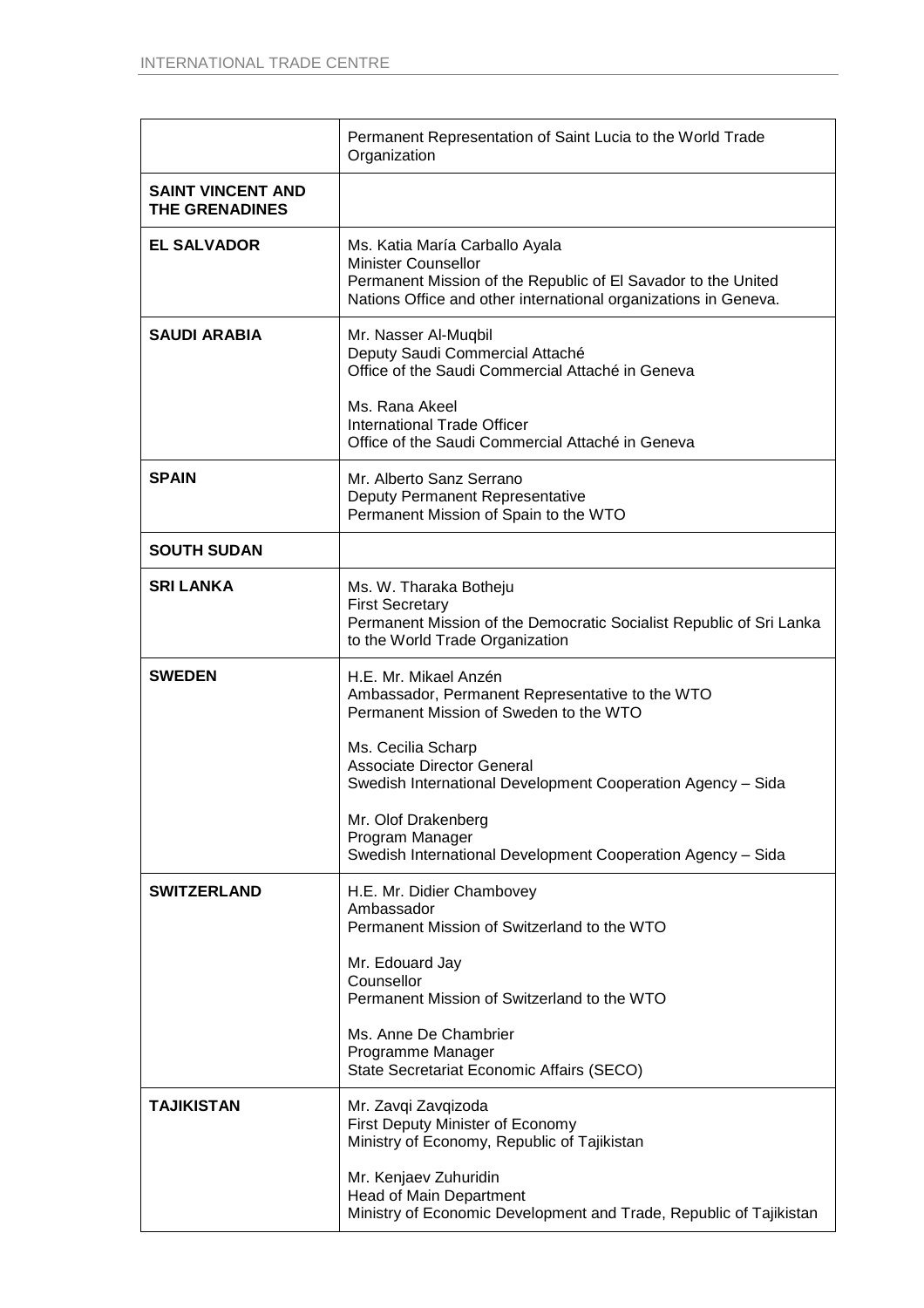|                                                                                   | Mr. Inoyatullo Kasimov<br>Counsellor on WTO issues<br>Permanent Representative of the Republic of Tajikistan to the UN<br>Office and other International Organizations at Geneva                                    |
|-----------------------------------------------------------------------------------|---------------------------------------------------------------------------------------------------------------------------------------------------------------------------------------------------------------------|
| <b>THAILAND</b>                                                                   | H.E. Ms. Sunanta Kangvalkulkij<br>Ambassador, Permanent Representative to the WTO<br>Permanent Mission of Thailand to the World Trade Organization and<br>the World Intellectual Property Organization              |
|                                                                                   | Ms. Camille Vianin<br><b>Research Assistant</b><br>Permanent Mission of Thailand to the World Trade Organization and<br>the World Intellectual Property Organization                                                |
| <b>TOGO</b>                                                                       | H.E. Mr. Kokou Yackoley Johnson<br>Ambassador, Permanent Representative to the WTO<br>Permanent Mission of the Togolese Republic to the United Nations<br>Office and other international organizations in Geneva    |
|                                                                                   | Mr. Baroma Winega Bamana<br><b>Minister Counsellor</b><br>Permanent Mission of the Togolese Republic to the United Nations<br>Office and other international organizations in Geneva                                |
|                                                                                   | Mr. Sename Mevode Gbenouga<br><b>First Secretary</b><br>Permanent Mission of the Togolese Republic to the United Nations<br>Office and other international organizations in Geneva                                  |
| <b>TRINIDAD AND</b><br><b>TOBAGO</b>                                              | H.E. Ms. Makeda Antoine<br>Ambassador, Permanent Representative to the WTO<br>Permanent Mission of the Republic of Trinidad and Tobago to the<br>United Nations Office at Geneva and Specialized Agencies in Europe |
| <b>CHINESE TAIPEI</b>                                                             | Mr. Enrique HUANG<br><b>Section Chief</b><br>Ministry of Economic Affairs, Chinese Taipei                                                                                                                           |
|                                                                                   | Ms. Hsin-Yi HUANG<br><b>Section Chief</b><br>Ministry of Economic Affairs, Chinese Taipei                                                                                                                           |
|                                                                                   | Ms. Wen-Hui WANG<br><b>Trade Officer</b><br>Ministry of Economic Affairs, Chinese Taipei                                                                                                                            |
| <b>TURKEY</b>                                                                     | Mr. Murat Kaya<br><b>Second Secretary</b><br>Permament Mission of Turkey to the WTO                                                                                                                                 |
| <b>UKRAINE</b>                                                                    | Ms. Mariya-Khrystyna Koziy<br><b>Third Secretary</b><br>Permanent Mission of Ukraine to the United Nations Office and other<br>International Organizations in Geneva                                                |
| UNITED KINGDOM OF<br><b>GREAT BRITAIN AND</b><br><b>NORTHERN IRELAND</b><br>(the) | Mr. Andrew McCoubrey<br>Head, Trade for Development<br>UK Department for International Trade                                                                                                                        |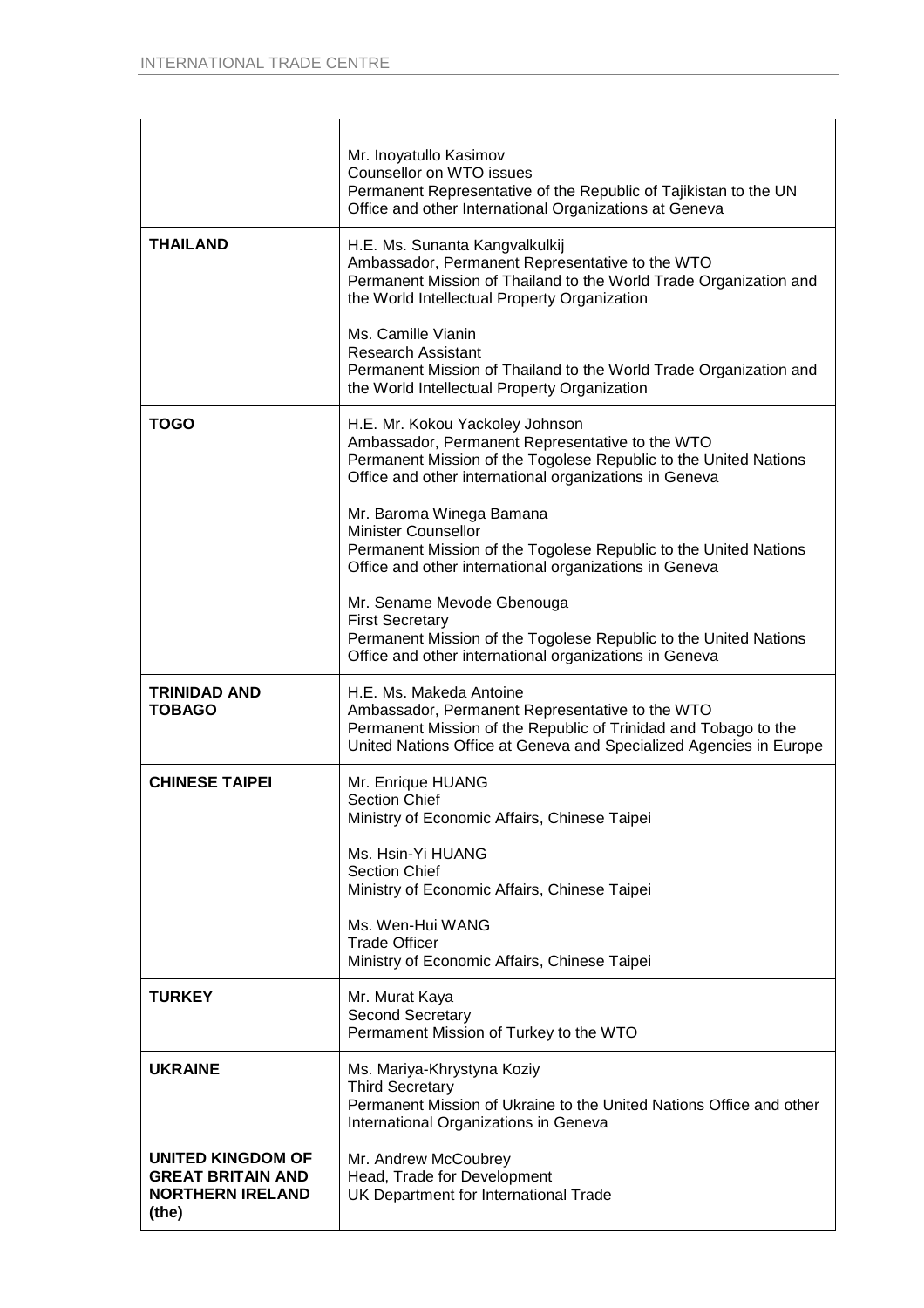|                                                 | Mr. Sacha Silva<br>Senior Trade for Development Policy Advisor<br>Permanent Mission of the United Kingdom to the United Nations<br>Office and other International Organizations at Geneva                                                                                                                                                                                                                   |
|-------------------------------------------------|-------------------------------------------------------------------------------------------------------------------------------------------------------------------------------------------------------------------------------------------------------------------------------------------------------------------------------------------------------------------------------------------------------------|
| <b>UNITED STATES OF</b><br><b>AMERICA (the)</b> | Ms. Sheri-Nouane Duncan-Jones<br>Senior Development Advisor (USAID)<br>Ms. Mary Teresa Smith<br>Trade Attaché<br>Permanent Mission of the United States of America to the WTO                                                                                                                                                                                                                               |
| <b>VANUATU</b>                                  | H.E. Mr. Sumbue Antas<br>Ambassador, Permanent Representative to the WTO<br>Permanent Mission of the Republic of Vanuatu to the United Nations<br>Office and other International Organizations in Geneva                                                                                                                                                                                                    |
| <b>ZAMBIA</b>                                   | H.E. Ms. Margaret Lungu Mwitumwa<br>Ambassador, Permanent Representative to the WTO<br>Permanent Mission of Zambia to the United Nations Office and other<br>International Organizations at Geneva<br>Ms. Margaret Mary Lungu Kaemba<br>Minister Counsellor, Deputy Permanent Representative<br>Permanent Mission of Zambia to the United Nations Office and other<br>International Organizations at Geneva |
| <b>ZIMBABWE</b>                                 | Ms. Julia Mapungwana<br>Senior Trade Attaché<br>Permanent Mission of the Republic of Zimbabwe to the United<br>Nations Office at Geneva                                                                                                                                                                                                                                                                     |

## **UNITED NATIONS BODIES AND PROGRAMMES**

| UNITED NATIONS CONFERENCE ON TRADE<br>AND DEVELOPMENT (UNCTAD) | Mr. Mukhisa Kituyi<br>Secretary-General                                                                                                                    |
|----------------------------------------------------------------|------------------------------------------------------------------------------------------------------------------------------------------------------------|
|                                                                | Mr. Utsav Shah<br>Investment Policy Review intern<br>Division of Investment & Enterprise                                                                   |
| INTERNATIONAL TELECOMMUNICATION<br><b>UNION</b>                | Mr. Kemal Huseinovic<br>Chief, Infrastructure, Enabling Environment and<br>E-Applications Department of the<br><b>Telecommunication Development Bureau</b> |

## **INTERNATIONAL ORGANIZATIONS**

| AFRICAN, CARIBBEAN AND PACIFIC | Mr. Felix Maonera         |
|--------------------------------|---------------------------|
| GROUP OF STATES (ACP)          | Deputy-Head of Delegation |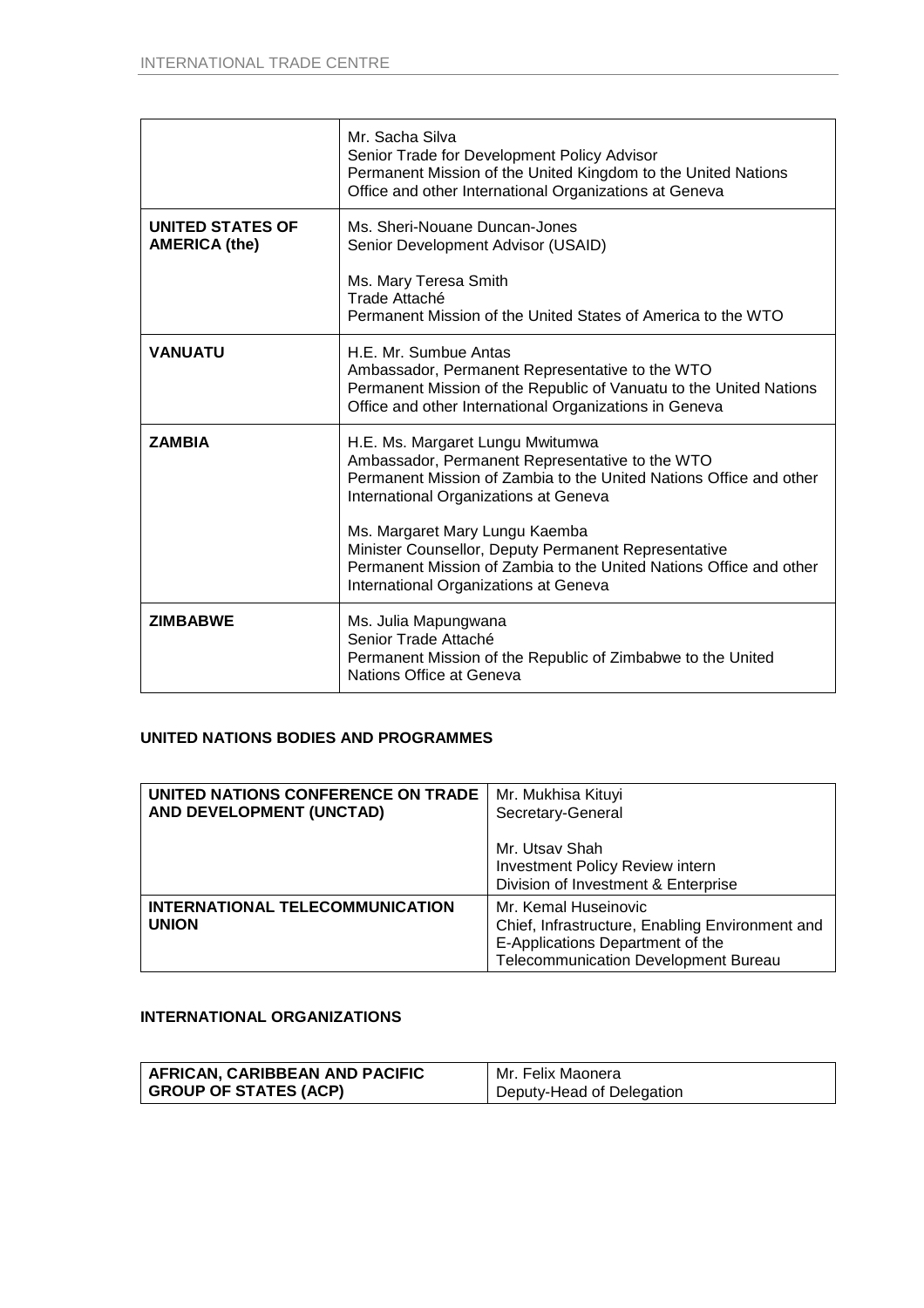| <b>COMESA</b>                         | H.E. Ms. Chileshe Kapwepwe                     |
|---------------------------------------|------------------------------------------------|
|                                       | Secretary-General                              |
|                                       |                                                |
|                                       |                                                |
|                                       | Mr. Brian Chigawa                              |
|                                       | Director of Legal & Corporate Affairs Division |
|                                       |                                                |
|                                       | Mr. Thierry Kalonji                            |
|                                       |                                                |
|                                       | Director, Investment and Promotion and Private |
|                                       | Sector Development                             |
|                                       |                                                |
|                                       | Ms. Hope Situmbeko                             |
|                                       | <b>COMAid Coordinator</b>                      |
|                                       |                                                |
|                                       |                                                |
|                                       | Ms. Ethel Mwale                                |
|                                       | <b>Administrative Assistant</b>                |
|                                       |                                                |
|                                       | Mr. Daniel Banda                               |
|                                       | <b>Public Relations and Communications</b>     |
|                                       |                                                |
|                                       |                                                |
|                                       | Mr. Kervin Kumapley                            |
|                                       | Project Manager                                |
|                                       |                                                |
|                                       | Ms. Mekia Redi                                 |
|                                       |                                                |
|                                       | Director of Gender and Social Affairs          |
|                                       |                                                |
|                                       | Ms. Anais Anguilet                             |
|                                       | <b>Communication Specialist</b>                |
| <b>ECOWAS</b>                         | Mr. Mamadou Traoré                             |
|                                       |                                                |
|                                       | Commissioner for Industry and Private Sector   |
| <b>EUROPEAN UNION</b>                 | H.E. Mr. Marc Vanheukelen                      |
|                                       | Ambassador                                     |
|                                       | Permanent Mission of the European Union to     |
|                                       | the WTO                                        |
|                                       |                                                |
|                                       |                                                |
|                                       | Ms. Tiina Satuli                               |
|                                       | Counsellor                                     |
|                                       | Permanent Mission of the European Union to     |
|                                       | the WTO                                        |
|                                       |                                                |
|                                       | Mr. Philip Kessler                             |
|                                       |                                                |
|                                       | <b>Junior Professional</b>                     |
|                                       | European Union                                 |
| ORGANISATION INTERNATIONALE DE LA     | S.E. Mr. Henri Monceau                         |
| <b>FRANCOPHONIE</b>                   | Ambassador                                     |
|                                       |                                                |
|                                       |                                                |
|                                       | Mr. Antoine Barbry                             |
|                                       | Economic advisor                               |
| <b>WORLD TRADE ORGANISATION (WTO)</b> | Mr. Roberto Azevêdo                            |
|                                       |                                                |
|                                       | Director-General                               |

# **NON GOVERNMENTAL ORGANISATIONS**

| ONG INGENIEURS DU MONDE             | Mr. François Ullmann<br>President NGO "Ingénieurs du Monde" |
|-------------------------------------|-------------------------------------------------------------|
| <b>UEFA Foundation for Children</b> | Mr. Urs Kluser<br>Secretary-General                         |